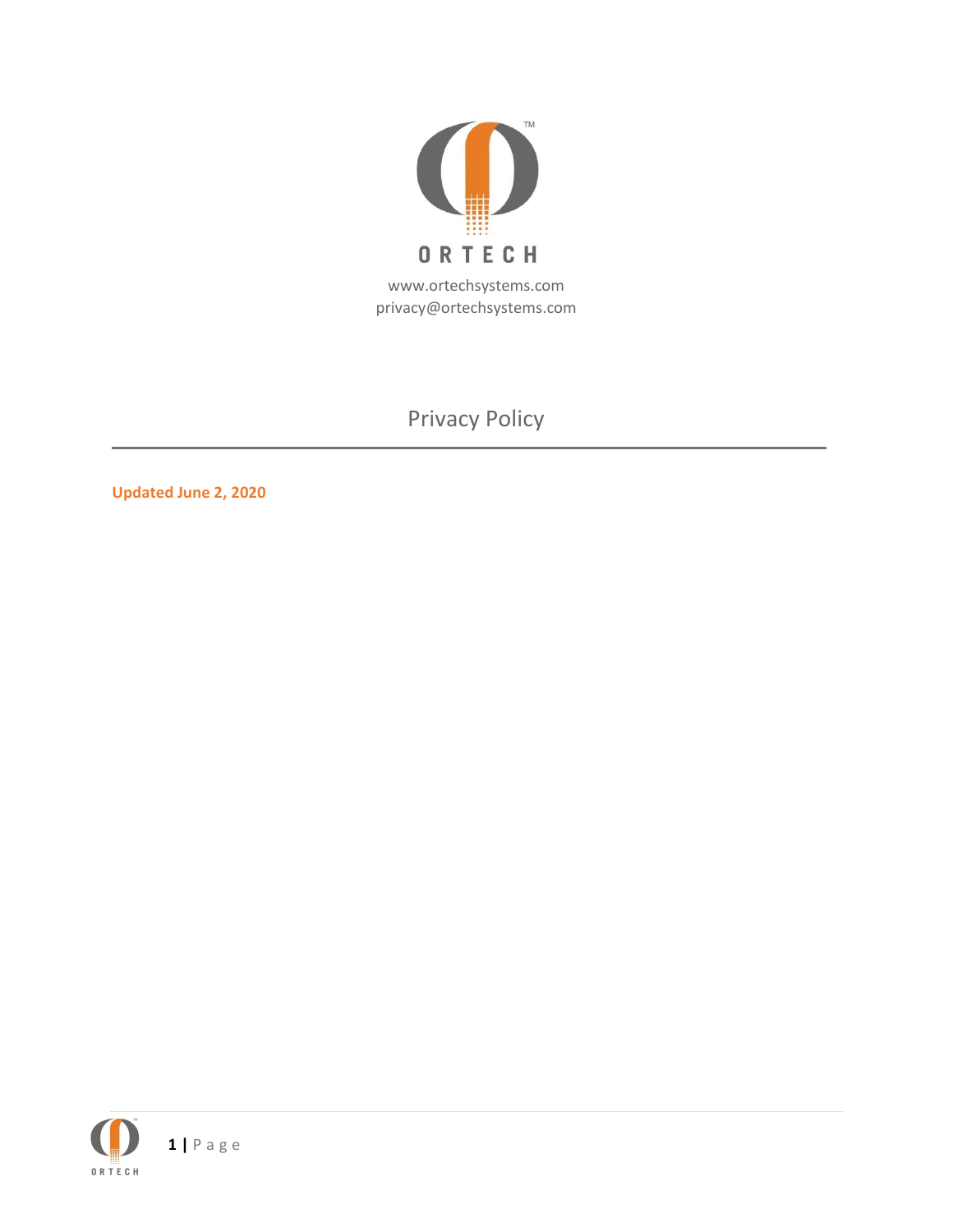#### **Purpose**

In this Privacy Policy we describe how we collect, use, and disclose information obtained about visitors to our website, users of our application, and how we ensure compliance with applicable legislative privacy requirements in the areas we provide services.

#### **What We Do**

Ortech offers an application for healthcare providers who have subscribed to our services to achieve evidence-based care based on data. Capturing data across the care path and bringing it together in a meaningful way to enable all stakeholders to make decisions, discover efficiencies and have a transparent view of their quality of care.

#### **What Information Do We Collect?**

#### *Our Public Website:*

- We may collect information provided by you that you have voluntarily entered into a contact form when requesting a demo or further information about our services. In this form we ask for your First and Last name as well as an email address or telephone number depending on your preferred method of contact.
- We may gather certain information on your visit such as information about the device used to access the site, your IP address, geolocation information, browser type and version as well as how you were directed to our site if available.

#### *Our Subscription Services:*

• Processing of data received from our customers is governed by executed contracts and Business Associate Agreements as required by applicable legislative policy

#### **How We Use Your Information**

We use collected information for the following purposes:

*Our Public Website:*

- Tracking the number of visitors to our site and which pages they visit to identify the greatest areas of interest
- Identifying the types of devices used to improve and optimize our services
- Assessing ways that visitors become aware of our website to monitor effectiveness of advertising methods

Note: By continuing to use our website, you consent to the use of cookies. If you provide information through a form requesting to learn more about our products, we will use that information to reach out to you relating to your request. If you provide an email address, we may

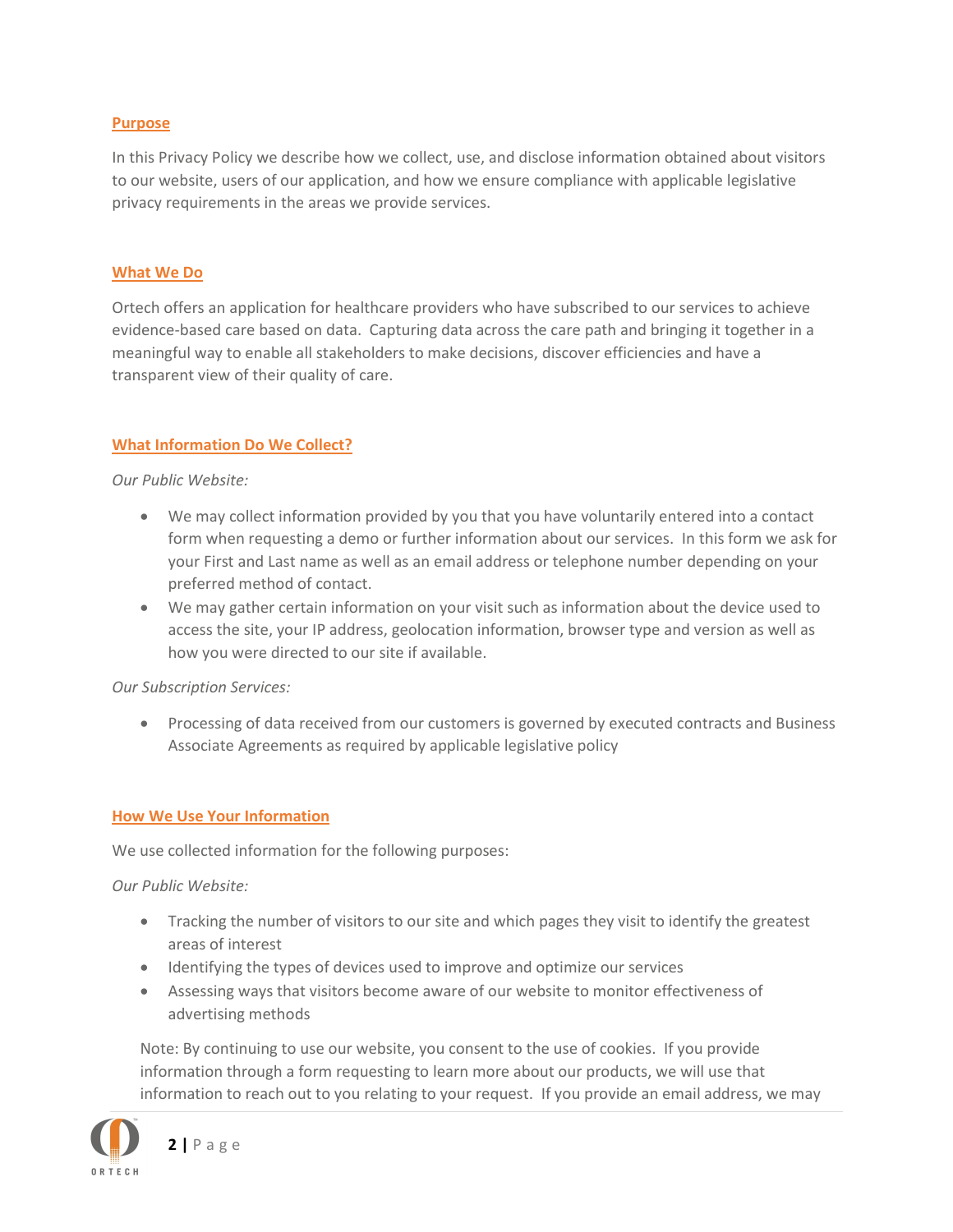also include you in our marketing and promotional announcements and newsletters in which you can unsubscribe from at any time.

## *Our Subscription Services:*

- Documenting all transactions and activity to adhere to privacy law
- Tracking number of concurrent users and activities to continually optimize our systems and services
- Ortech does not own or sell subscriber data. Data belongs to the subscriber and Ortech is a Custodian only. If you subscribe to our SOAR benchmarking feature, de-identified aggregate data will be included in benchmarking reports.

Ortech takes reasonable and appropriate administrative, physical, and technical security safeguards to protect your information from loss, theft, misuse or disclosure.

# **Ways We May Share Your Personal Information**

We engage certain service providers and third parties to process information for business purposes such as traffic analytics. We may also share information with other entities in the following situations:

- Where you have given us consent to share or use your personal information;
- At your request or direction;
- If we are required by law or other legal process to disclose your information according to law enforcement requirements;
- To an actual or potential buyer, its agents and advisers under a Non-Disclosure Agreement in connection with any actual or proposed purchase, merger or acquisition of all or any part of our business, provided we inform them they must adhere to our privacy policies

Notwithstanding the above, we may share information that does not identify you (including information that has been aggregated or de-identified) except as prohibited by applicable law.

# **Privacy Program**

- Ortech implements and maintains a Privacy Program to assure compliance with all applicable laws and practices and policies protecting the privacy of individually identifiable health information and personal data.
- All employees, students, and individuals working on behalf of Ortech in any capacity (including: Board members, medical staff, business associates, independent contractors, and volunteers) are obliged to conduct themselves and their activities in a manner so as to protect the confidentiality of patients' individually identifiable information.

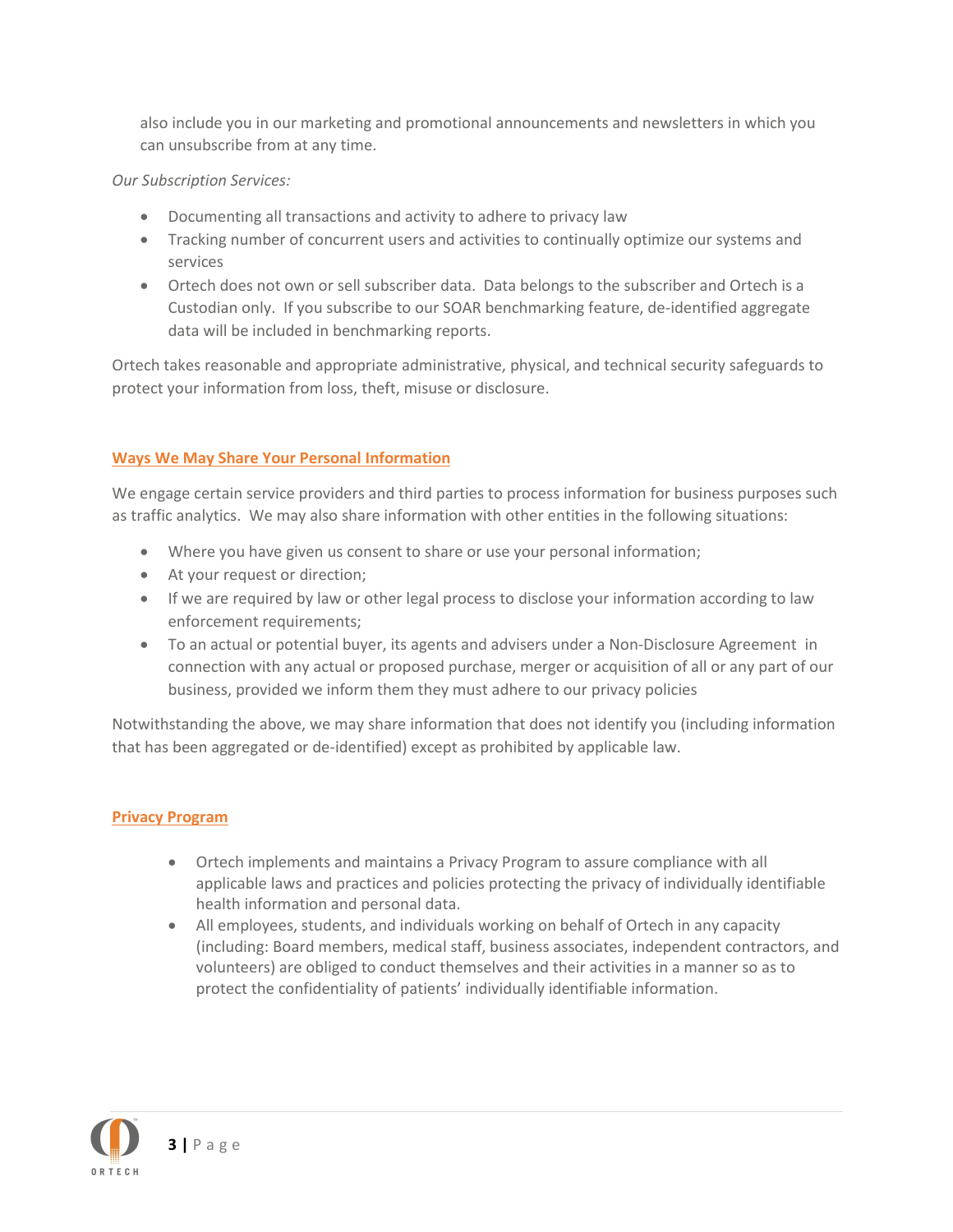## *Requirements:*

- a. Ortech's Privacy Program consists of the following elements:
	- i. Privacy Officer
		- 1. The Privacy Officer oversees the development, implementation and maintenance of the privacy program.
	- ii. External Compliance Experts
		- 1. External Compliance Experts are consulted to ensure thorough review of compliance of Ortech operations and applications.
	- iii. Change Control Board
		- 1. All new systems design and requested changes to existing systems undergo Security Impact Analysis procedures by Ortech Change Control Board prior to approval.
- b. The Privacy Officer, with the assistance from appropriate departments and units, assures that the following elements are developed, implemented and maintained in conformance with all applicable regional legislative requirements:
	- i. Protecting the confidentiality of all access, use and disclosure of Personal Identifiable Information (PII) and Personal Health Information (PHI), including requiring appropriate authorizations, and/or opportunities to agree or object to said uses, except where mandated by law;
	- ii. Implementing appropriate and reasonable administrative, technical, and physical safeguards to protect the privacy of PII and PHI from unauthorized access, use or disclosure;
	- iii. Assuring that information security processes are in place that restrict access to information, where appropriate. Ortech, however, is not responsible for Ortech systems users' compliance with such requests;
	- iv. Assuring that processes are in place for Ortech systems users' that allows individuals to access, inspect and/or obtain a copy their health information;
	- v. Assuring that processes are in place for Ortech systems users' that allows individuals to add, edit, or delete their health information. Ortech, however, is not responsible for Ortech systems users' compliance with such requests;
	- vi. Designating a contact person or office and establishing a process for individuals to make complaints concerning Ortech and its compliance with health information privacy laws or policies and rights and for providing further information.
	- vii. Will maintain a Privacy Program including policies and procedures concerning PII and PHI, including implementation, training, and assessing any future recommended changes or amendments.
	- viii. Will immediately notify Ortech Management of any complaints or issues of noncompliance with Ortech Compliance and Privacy policies.
- c. Ortech will promptly amend its policies and procedures related to the Privacy Program as discussed above as necessary and appropriate to comply with changes in the law. All policies and procedures will be reviewed periodically to assure compliance with the laws, as well as for operational effectiveness.
- d. All notices to Ortech systems users' concerning Ortech's privacy practices will state that Ortech reserves the right to make changes in its privacy practices at any time.